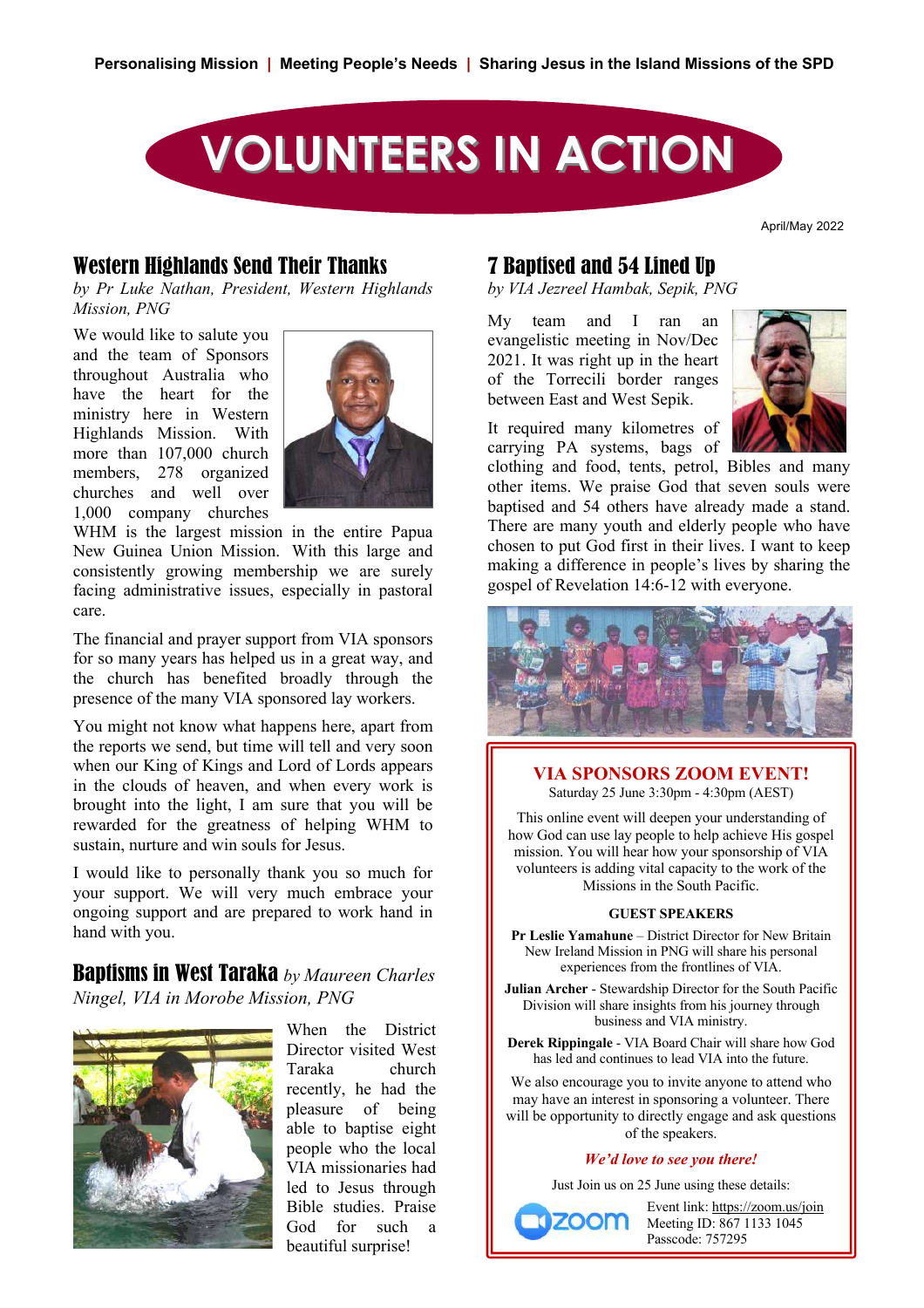# The Gospel Shared Through Doughnuts

*by Grace Luke, a young VIA in Biwa, Alotau District, PNG*

"What is that in your hand?" God asked Moses. Grace felt God asking the same of her, so she began to use her ability to make delicious doughnuts to connect with people in her community. Her popular treats are well known, and people often stop to buy from her and chat about their day.



Grace has forged close relationships and become a trusted friend to many. Some asked her about how she learnt to cook and why she gave away so many, and in this way, she began to share God's love with them. Grace is now a young VIA Missionary in her town, setting up Bible discovery groups, giving out Bibles and training women in how they can set up their own little businesses to support their families.

She says she needs more Bibles and literature to give out to new interests. Please pray for this young woman as she works and bakes for God in the little town of Biwa.

Young Kenny Stands for His Beliefs *as told by VIA Rupert in Kerandu District, Northern Milne Bay Mission, PNG*



Kenny was in primary school when he and his family accepted the truth about God's Word and were baptised into the Seventh-day Adventist church. He learned to love and protect this truth as he continued to study with his family and read the Bible for himself.

In late 2021, when Kenny was in grade eight, a Christian group from another denomination came to visit and worship at his home. Kenny recognised that the way they were worshipping was contrary to the Bible. He stood up and said, 'This is false worship', quoting verses from Revelation. Some of his family members were upset and told him to leave.

Kenny reached out to his friend Rupert, the local VIA Missionary asking for advice and encouragement. Together they studied about the worship God asks of us. Then they prayed that God would raise up other young missionaries in their area. Kenny knows the time is short before Jesus will return and he dreams of one day soon becoming a VIA Missionary, just like his friend Rupert.

# Former Inmate Builds SDA Church

*by Wilfred Nangu, Sepik Mission, PNG*

Sentenced to prison for a crime committed in 2001, Terence Sumun, a faithful Catholic, went to church in prison every Sunday. The worshipping inmates were all told to lift both hands facing the rising sun. Looking back, Terence now realises that he was worshipping the sun and not the true living God.

Terence then decided to follow the Assemblies of God congregation to prison worship on Sundays. The church leaders asked him to be their church worship leader every Sunday, but they also forcefully asked him to be baptized in their faith first, again Terence rejected this appeal.

Terence then joined the Seventh-day Adventist worship and fellowship activities and was faithful for a period of six months. On 31 December 2004, he heard Adventist leaders appeal to prison inmates who would like to be baptized and become an Adventist through bible studies. Terence signed up and did Bible studies for fifteen months.

When his family heard that he was planning to be baptised as an Adventist, it was like an electric current shocking their hearts. They sent messages telling him to think again and make a better decision, and later said DO NOT get baptised. Terence replied from prison that he had confirmed his faith with the Holy Bible, that His Living God is bigger than all problems, he was not turning back.

On 1<sup>st</sup> April 2006 Terence was baptised and soon after he dreamed of building an SDA 'lamb shelter'. Upon his release from prison in 2009, his family welcomed him and gave a large portion of land. Terence jumped straight in and built a home and lamb shelter on it.



*13 years of weather took its toll on the original lamb shelter.*

He invited his family and friends to come for fellowship. They are now building a more permanent structure and VIA has supplied the roofing iron.



Terence says, "God bless your support of my dreamed church. Do pray for its completion and dedication program."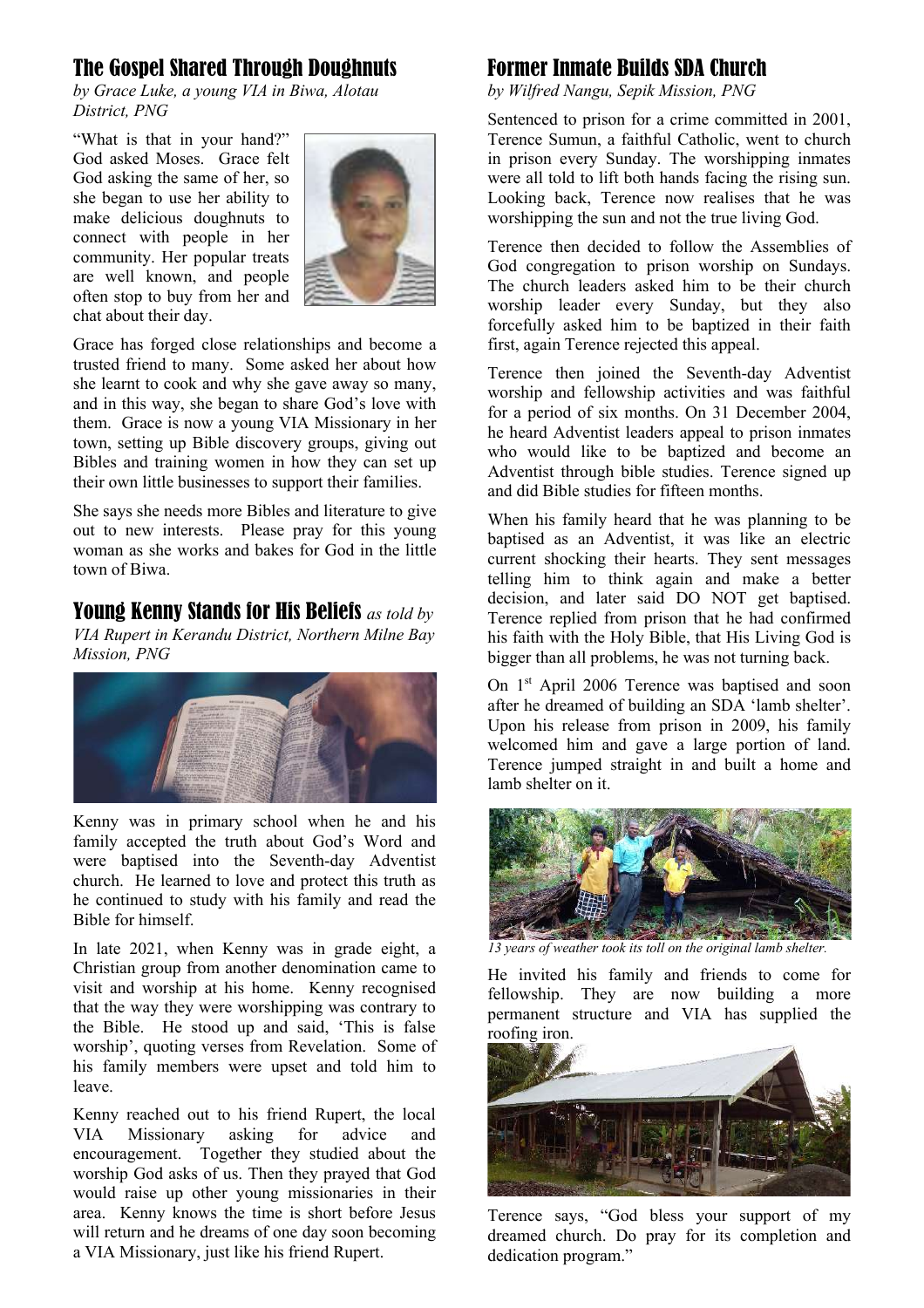### Miracles Still Happen

*by Ms Rachael James, VIA in Lelegwagwa, Northern & Milne Bay Mission, PNG* 

Rachael works with four SDA church companies in a remote part of the Milne Bay Province. She has only been a Seventh-day Adventist herself for six years, and despite the fact that she hasn't received full training, she eagerly fulfills her role as a VIA Missionary, sharing the



truth that has changed her own life and brought her so much peace. As well as leading church companies and conducting Bible studies she is also active in her community, assisting with simple medical necessities and building gardens. Here she shares two stories from late 2021 which have strengthened her faith.

Early one morning Rachael was called to the house of a woman who was struggling with a difficult birth. Rachael quickly realised that a trained nurse was needed and she sent word for a nurse to attend. The nurse didn't arrive for several hours so Rachel stayed with the mother, helping in any way she could, all the time praying for the safety of both the mother and baby. After six hours, the nurse arrived and a healthy baby girl was welcomed into the world. There were some further complications in delivering the placenta, but the exhausted mother survived. The nurse remarked that it was Rachael's prayers that had saved the mother and baby. She praised God for giving her this opportunity to share God's intervening power with this family in a new frontier mission area.



One Sabbath morning a father arrived at Rachael's house and asked if she could come back to his home and pray for his bed-ridden daughter Evelyn. She had been unable to walk for twelve months and was becoming depressed and despondent. Her family attended the United Church in the area but sought the prayers of this Adventist VIA missionary. The head elder of the Gopea Adventist Church accompanied Rachael. Here is what happened in Rachael's own words: "The healing power of God was demonstrated. After two days Evelyn was able to walk unassisted to the kitchen, then to the outside toilet and even down to the river to bathe. Continuous and persistent prayer was offered and now she is able to walk up the hill to the family's garden and accompany her mother to help sell produce in the market."

Rachael is praying that this healing miracle will help Evelyn to make up her mind to follow Jesus and to join one of Rachael's Bible study groups.

Although she has received some criticism from a few church members about being a single, female VIA missionary, Rachael is not discouraged and continues to look up to Jesus, her constant companion and guide.

### "The Lord has not Forgotten Us!"

*by Maureen Charles Ningel, Morobe Mission, PNG*

"The Lord has not forgotten us!" was the tear-filled response of the prisoners of Buimo Prison, PNG's second largest prison, when the Adventists came to visit. Special permission had been obtained in order to enter the prison during the COVID lockdown period.



The church members of West Taraka had prepared a meal to share and they also distributed food, a little cash and World Changers Bibles. They presented a simple worship service and prayed with the prisoners. Their message was one of encouragement to be patient and allow God's love to enter their hearts and bring about change.

"That was the best meal we have had in years", some commented while other inmates just asked for a hug; they felt so alone and unloved. The visit was so successful that the prison wardens have given permission for the church members to visit again soon. They returned home praising God that they had been able to minister to Jesus by visiting the 'least of these' in prison.

### Prayers During COVID

*by Rex Sam Ala, WHM, PNG*

I praise God during this time of crisis and for Holy Spirit who is working in me to help bring healing to many. I thank God that He is near to those who call on Him. He supplies the needs of those who honour Him (Psalms 146:8-9).



During the Delta Variant crisis with COVID, most of our members were infected so I told them that if they are very sick they must phone me and I will pray with them. One old man was very sick and his family and some of the church family said he was going to die. I started to pray with him for two weeks, but he was about to die. The family brought other people to pray for him but he said, "No, only Sevende Pasta bai prea lo me." (Only the SDA pastor will pray for me.)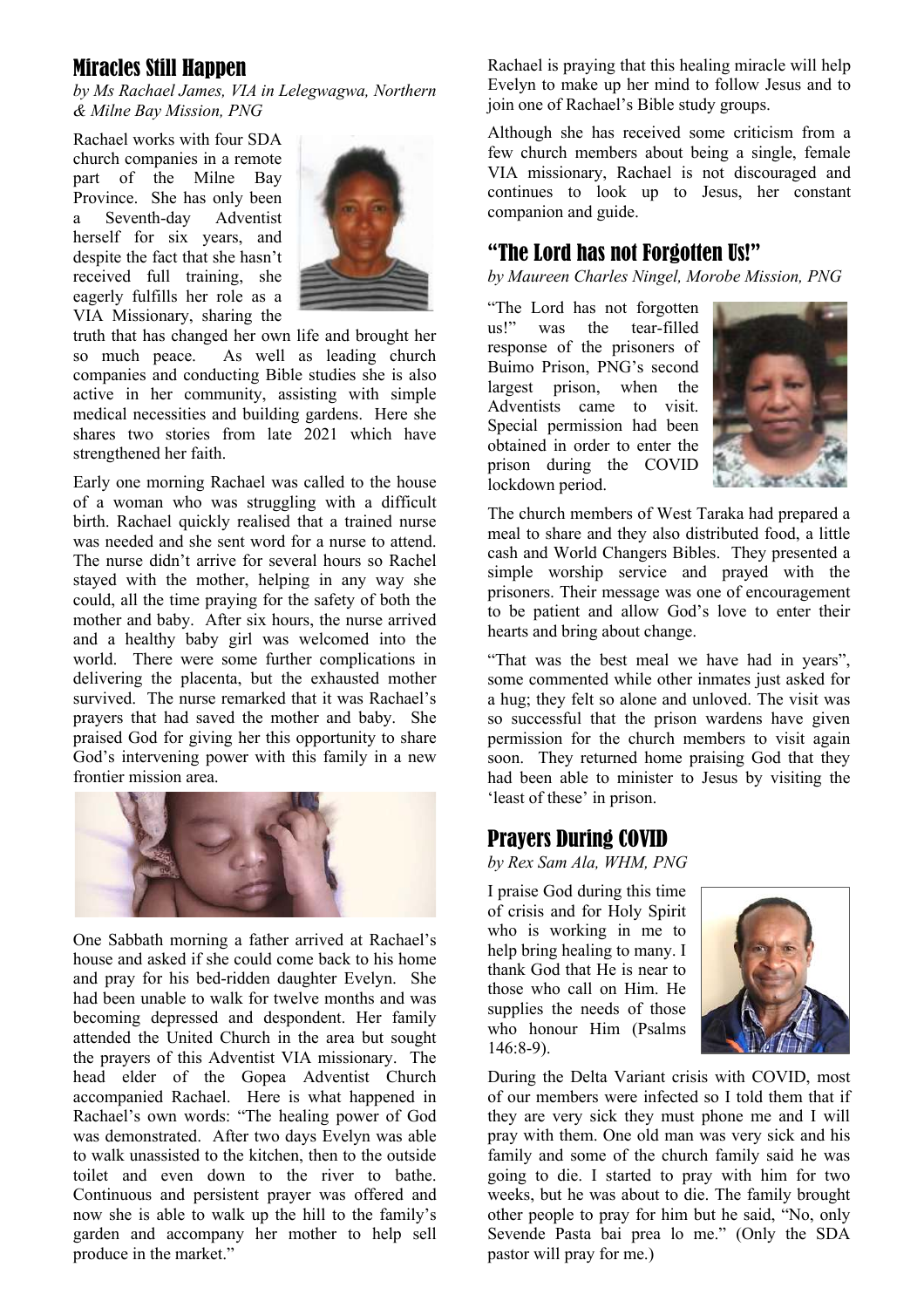I cried in my very heart to God and asked him to let the family and community see how powerful You are and give glory to you. I kept praying and after a few days he started eating and drinking and he fully recovered!

Now the man is attending church and weekly meetings. Praise God!

### Sandra Japmaholi's Sacrifice for Mission

*by Wilfred Nangu, Sepik Mission, PNG*



Of all the possible locations available, VIA worker Sandra Japmaholi decided to do her missionary work on the purely Catholic island of Kairiru. She left her family of three children and husband to answer God's call.

In 2021, Sandra began by working alongside island residents whom she had met already, and they invited her to study the Bible with them.

Soon after, a widower father of five girls gave us a portion of land on which to build a temporary bible study shelter and church. The five daughters are very helpful with the building. The roofing iron was sponsored by VIA donor partners and roofed early in 2022.



*(L) Sandra and the five dedicated daughters. (R) Sabbath worship together in Bennad's home.*

Kairiru has no baptized members, but bible study continues, the non-Adventist landowner and his family and other friends are in 'class ready' and they will be pioneer Adventists after their baptism.

Sandra plans to do more charity work for other families to build relationships in preparation for the sharing of the everlasting gospel. She requests all our prayers for her and the people of Kairiru, and her family who she has left behind.

### Morehead Remote Outreach

*by VIA Murray Maipu & Rosemary Piet*

The Trans-Fly is a large, incredibly remote area along the south-west border of Papua New Guinea, immediately north of Cape York, Australia. It is a place of thick jungle, mountainous terrain, vast swamps and the mighty Fly River.

Our evangelism trip to Morehead in South Fly was a long journey, all by foot, through eight villages. Forty-six of us were carrying heavy loads all the way. We thank God that the locals were very generous with food and shelter to give us strength and encouragement along the way.

After setting up in Morehead, the regional capital, we all enjoyed the nightly outreach programs and Dr Chester Kuma's last days' health messages were also shared, by video. We praise God that thirty candidates were baptised, and the line was long when the pastor appealed for others who want to study more in preparation for baptism.

The area we ministered in is huge and only has two lay missionaries looking after the whole of it. Please, we need more full-time workers and lay missionaries to reach this isolated part of PNG.



#### *100% GOES!*

VIA only uses 0.5% of total funds for overhead costs—and it all comes from bank interest!—so **100% of your gift**  goes to the field.  $\odot$  Thank you for trusting us with your hard-earned donations as we invest it for eternity.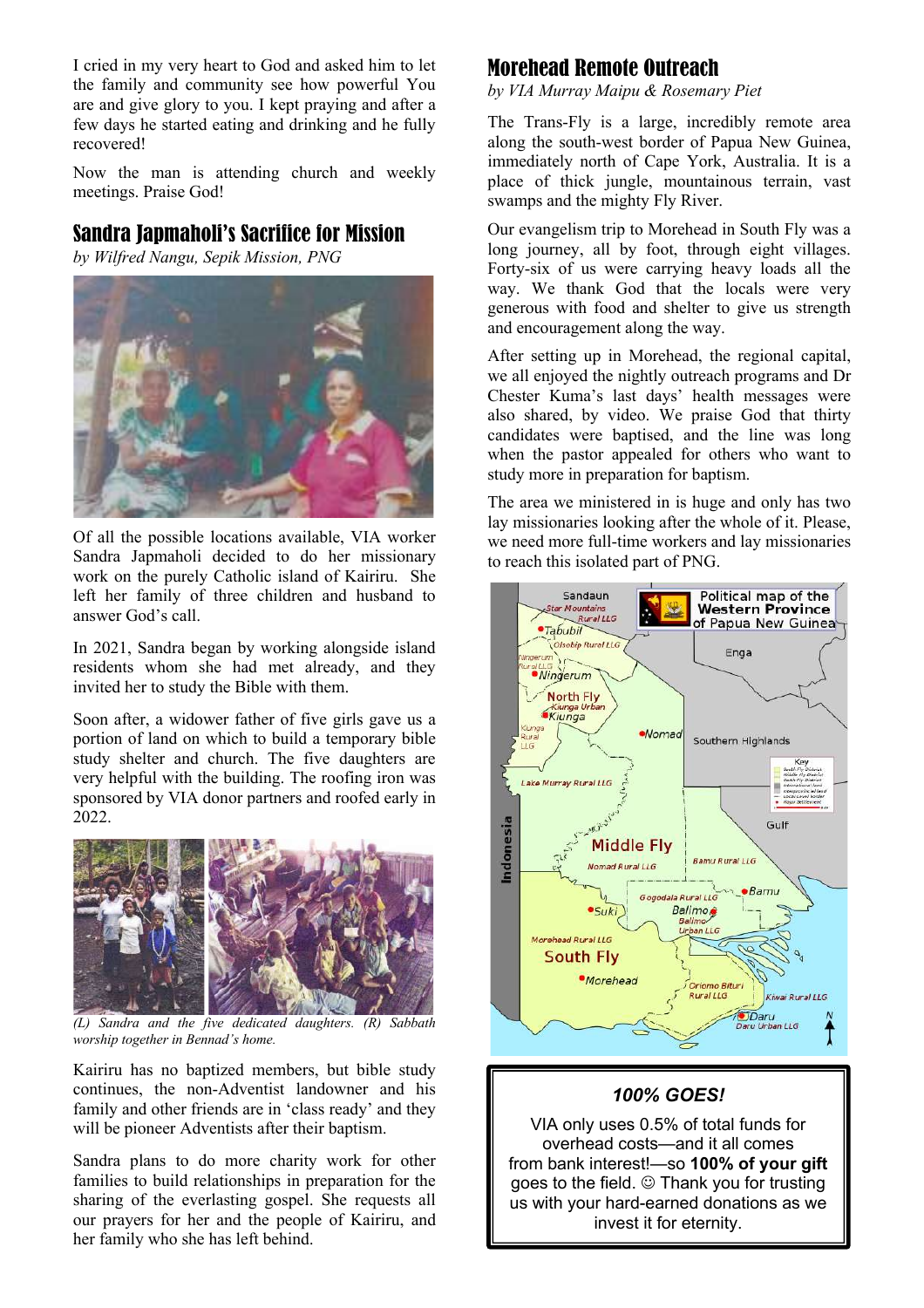## Sissano Lagoon Church Grows

*by Grace Moko, South-east Papua, PNG*

To get to Barapu village I need to paddle by canoe across Sissano Lagoon. We only had one church family there when I first visited so we met in their home by ourselves.



You can imagine my surprise when I visited again and found that there were now too many new interests to meet in the house, so church met under the house! I am now working with Barapu Village people to make plans to build a church of their own.



*Worshipping under the house to have enough space for all.*

### Would You Walk 5 Hours to Do a Bible Study?

*by Tonny Pendebola, Solomon Islands Mission*

VIA volunteer, Tonny Pendebola is willing to go the extra mile, or ten, in order to share Jesus. In September 2021 he set out with three friends, hiking five hours through steep terrain and rain to reach an isolated village and waited for the people to come and greet them. No one came.



The four weary travellers prayed that the Holy Spirit would move on these peoples' hearts, and soon after, the village chief emerged, telling them his people were fearful to become 'Seven-days' (Seventh-day Adventists).

Tonny assured the chief that they were not there to force religion on anyone, just to share the exciting news that Jesus would soon return and is calling each of us to make a choice. Follow Him or turn away. After sharing a short Bible study on Amos 8:11-12, he conducted a training on how to study the Bible. He then asked if anyone would like to have further Bible studies. Two precious souls responded to his call. Five hours is a long way (each way) to

go to conduct a Bible study, but Tonny is committed to completing studies with those who have shown interest. Let's pray that from this small group interest will grow and baptisms be multiplied.

### VIA Work Resurrected in Kimbe

*by Pr Leslie Yamahune, VIA, Kimbe, PNG*

Good morning and greetings in Jesus' name. Volunteers In Action are doing well across the Pacific, especially in Kimbe in PNG! Here I send you the story of a resurrected VIA workforce.

Volunteers In Action was almost non-existent in New Britain New Ireland Mission (NBNIM) for roughly the last twenty years. The work of VIA had faded out from NBNIM because of no good coordination, but little did we know that the gospel, through the Holy Spirit, was moving faster than we thought into the remote parts of the province.



After graduating from Pacific Adventist University, I was picked up by NBNIM and sent to Kimbe as their District Director. When I was settling in, Cliff Morgan called me to establish the roofing program and offered three churches to be roofed this year.

Joan Bambai was a female minister who had faithfully committed herself into the gospel. I visited her church and saw her need and so we roofed her church last March. I conducted meetings and five souls were baptized. Jenni Rippingale from the VIA office in Australia then gave us five lay Bible workers to restart the work of VIA in Kimbe, NBNIM. Praise God!

God is so good to us. We are planning for two evangelistic

series and praying for twenty souls to be baptized at each series. There are already new areas requesting VIA lay Bible workers.

The work has been resurrected and we are moving forward again! Please pray for us, we've just begun. God's blessings to you sponsors of the VIA program.